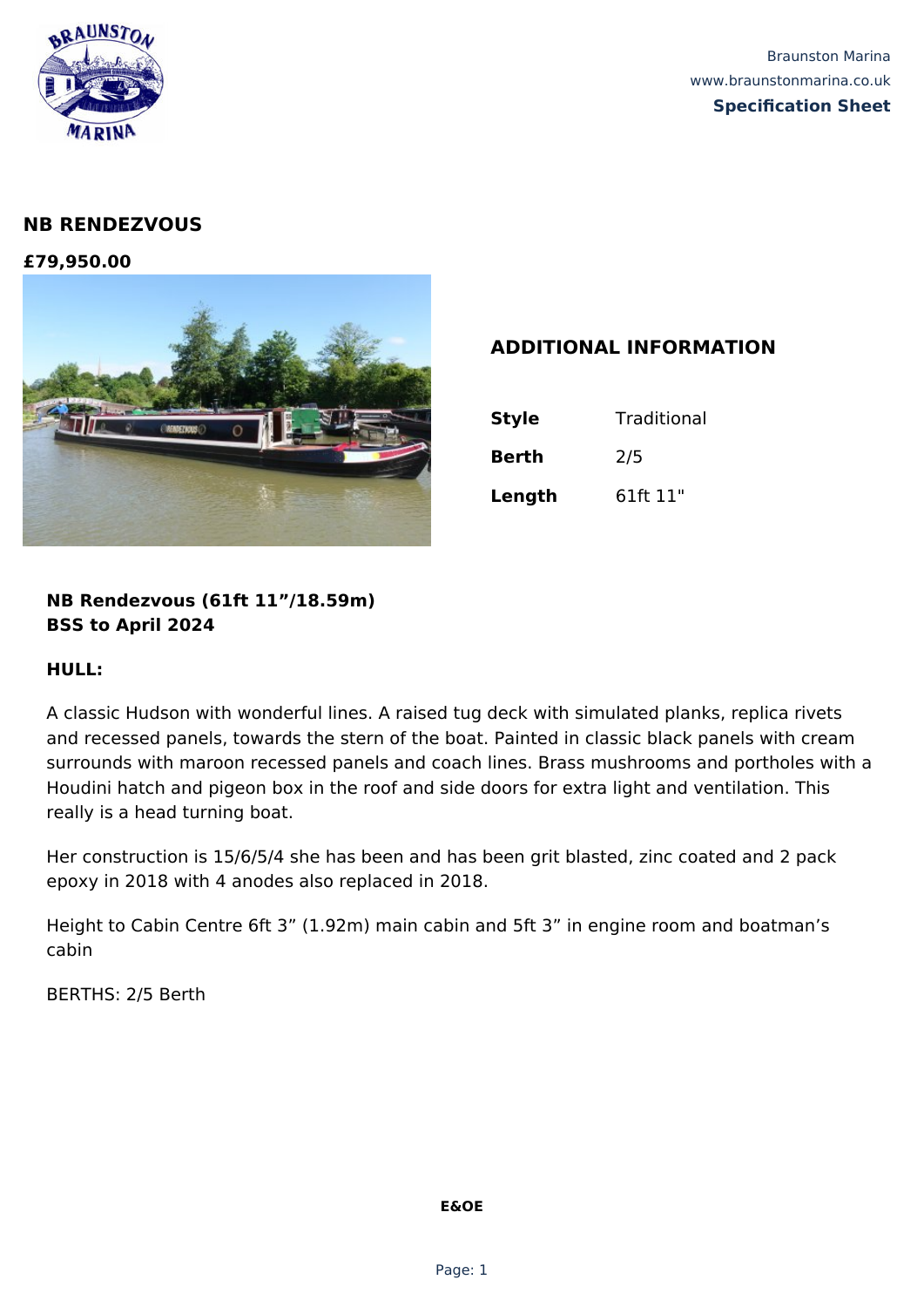

Braunston Marina www.braunstonmarina.co.uk **Specification Sheet**

## **FIT OUT:**

Spray foam insulated and lined in oak the engine room and boatman's cabin were fitted by SM Hudson and have been decorated with traditional designs. The accommodation area of the boat was fitted out by the original owner. The floor in the main part of the boat has oak planking in the saloon, galley and bedroom, while the bathroom has vinyl and the engine room and boatman's cabin have hexagrip. Many of the 240V sockets throughout the boat also have USB sockets.

## **SALOON (10ft 8"/3.16m):**

Entrance off the tug deck is down a number of steps in to the saloon which is a blank canvas to furnish as you wish. There is a Morso squirrel stove set on a tiled hearth and an area under the tug deck which can be used as a child's bunk or could be used for storage or appliances.

## **GALLEY (7ft 2"/2.19m):**

The galley is a walk through style and has oak framed doors with panels, with a granite work top and grey tiled splashback. To one side is a cooker with 4 rings, oven and grill and a free standing microwave. While on the other a under mounted 1 1/2 bowl sink with mixer tap and separate filter water tap and a Bosh Fridge. At the end of the galley is a set of side doors with roof hatch while in the ceiling is a Houdini hatch for extra light and ventilation.

### **BEDROOM (8ft/2.4m):**

The main fixed double come directly after the galley with storage under and a wardrobe and the foot of the bed, there are also cupboards above with inset reading lights.

### **BATHROOM (5ft 7"/1.73m)**

This walk through bathroom has a quadrant shower cubicle with tiled walls, a Sani Marin macerator toilet, a vanity unit with basin and a bidet. There are two small towel rails on either side with steps leading out to the engine room.

## **ENGINE ROOM (5ft 7"/1.73m) & ELECTRICS :**

The engine room houses a Beta JD3 3 cylinder 30HP, with traditional controls. It is connected to a PRM 260D2 hydraulic gearbox. It has a prop drive. There are twin alternators charging 5 x 110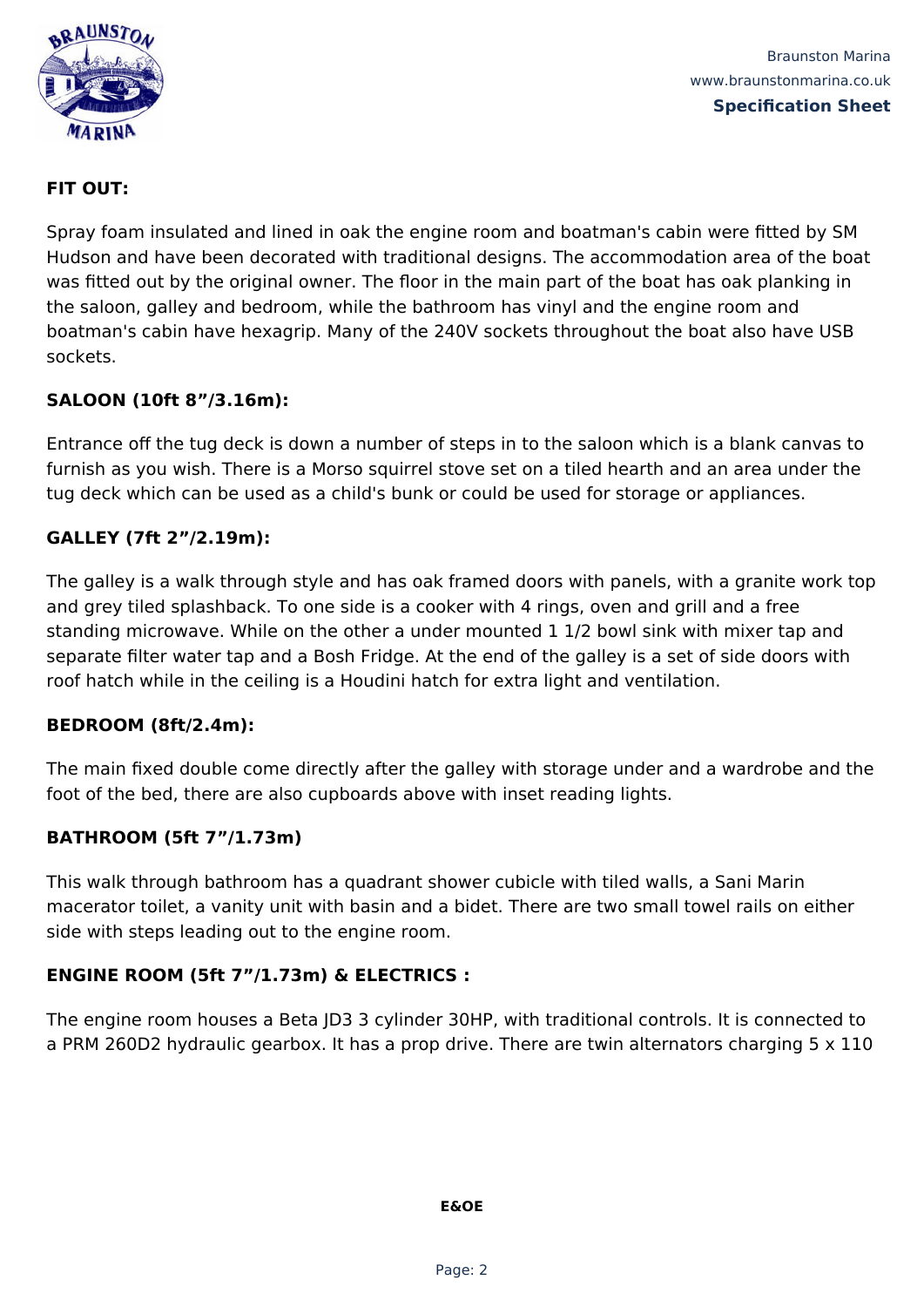

AGM batteries, there is a Mastervolt 2kw inverter charger, a land line connection with a mains isolation transformer as well as an independent Dometic 3.5kw engine driven generator. Light in the engine room is provided by a pigeon box and a pair of side doors.

There is a Nobels bow thruster powered by a separate 24v battery bank, which are charged separately.

Heating is provided by a diesel boiler with radiators along with a S/F stove in the saloon and S/F range in the Boatman's cabin. And hot water from a calorifier which also has an immersion heater.

## **BOATMAN'S CABIN (8ft 6" /2.62m) :**

The traditional boatman's cabin has a bed box cross bed and a table cupboard along with the usual associated drawers and cupboards, they are all scumble glazed and decorated with traditional roses and castles. For heat there is a 3kw premier solid fuel range, the cushions are all covered in a burgundy patterned material. House in one of the cupboards is a WIFI router with ariel, making this a great office space.

## **OTHER EQUIPMENT:**

2 x 6 kg gas bottles. Mooring Equipment, Water hose with reel, anchor, ash box, twin tub washing machine

**Category:** [Sold](https://braunstonmarina.co.uk/product-category/sold/)

# **PRODUCT DESCRIPTION**

61ft 11" (18.59)m Tug Style Narrowboat 2005 Hull by SM Hudson Fitout by SM Hudson/Owner 2/5 Berth